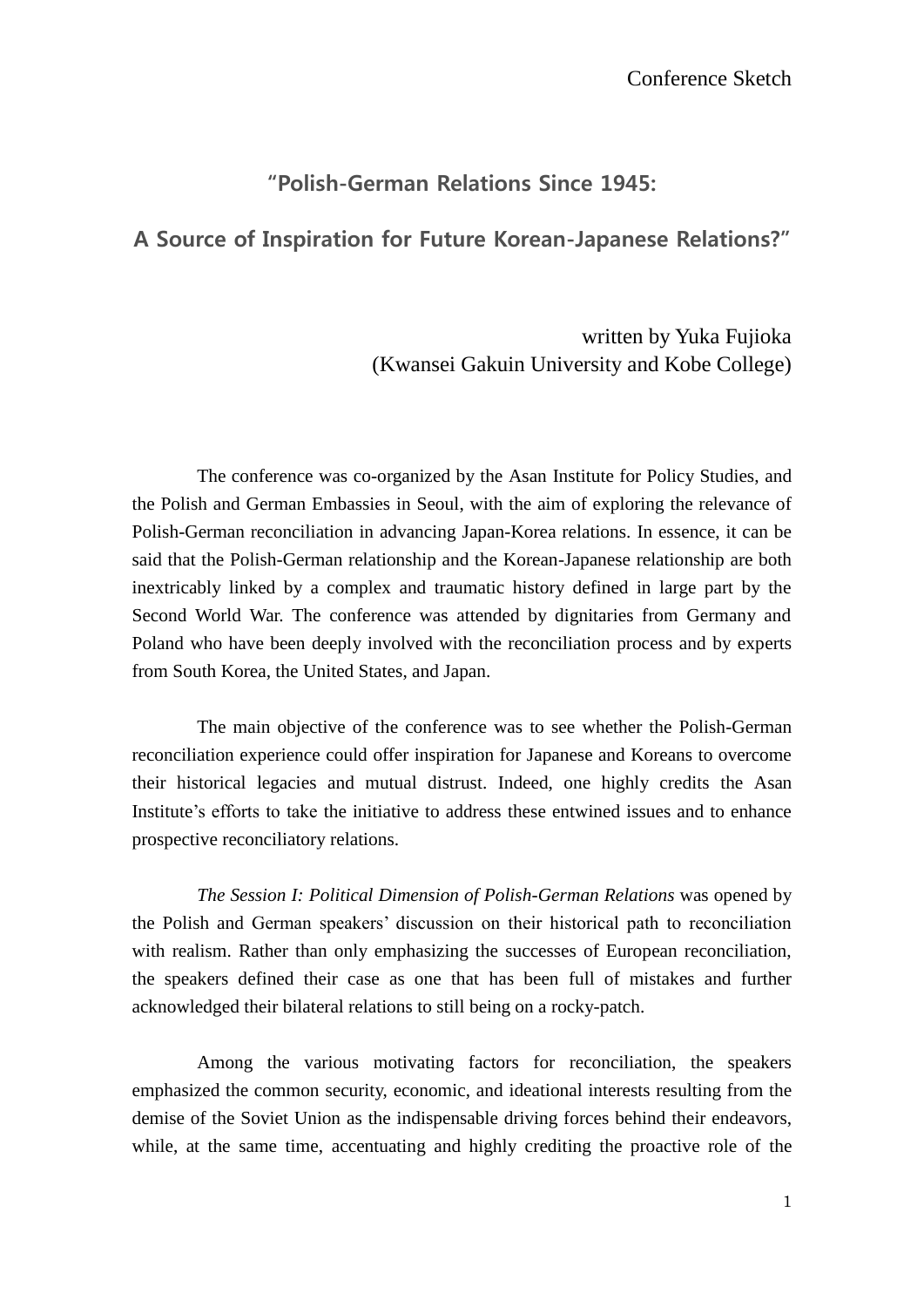non-governmental organizations and actors with shared religious values that had an influence on the rapprochement process. To be concrete, without these factors, Poland"s desire for democratization, a liberal market economy, to join an integrated Europe under NATO and the EU, and German reunification would not have been possible.

One speaker called for developing a new Asian identity and history, and to create common institutions in Asia. This was legitimized and advocated based upon a shared history of Buddhism and Confucianism between Japan and Korea. By praising South Korea as a country that has deep roots in respect for the rule of law and democracy, the two countries' rich historical and philosophical background would allow the countries to more actively embrace a united Asian identity. Furthermore, rather than touching upon each specific issue in the so-called "history problem" between the two countries, the attempt seemed to have been made to implicitly urge South Koreans to understand Japan"s colonization of Korea by placing the two in the larger context of the historical development of colonialism led by Western powers.

On the other hand, a speaker expressed skepticism in achieving genuine reconciliation between Japan and Korea in the short-term. The Korean speaker elaborated that the absence of an apology by the Japanese government, as well as the absence of political courage from both governmental leaders, has also hindered reconciliation, thereby remaining the major obstacle to ameliorating these tense relations.

*In Session II: Historical Experience and Political Rapprochement*, knowledge and wisdom were shared by the European speakers based upon their pragmatic experiences without imposing them upon their Asian counterparts. The European reconciliation experience implies that it would still be premature to expect Japan and Korea to achieve full reconciliation over historical issues. In contrast to post-Cold War Europe which presented strong incentives for the parties concerned to achieve reconciliation for survival, there are no such imperatives in Northeast Asia. In this regard, one of the central questions raised in the session was, "Why can"t Japan and South Korea accomplish reconciliation when Germany and Poland could?" One might conclude that the crucial factor here is the presence or the absence of the ultimate imperative without which national survival would be at risk.